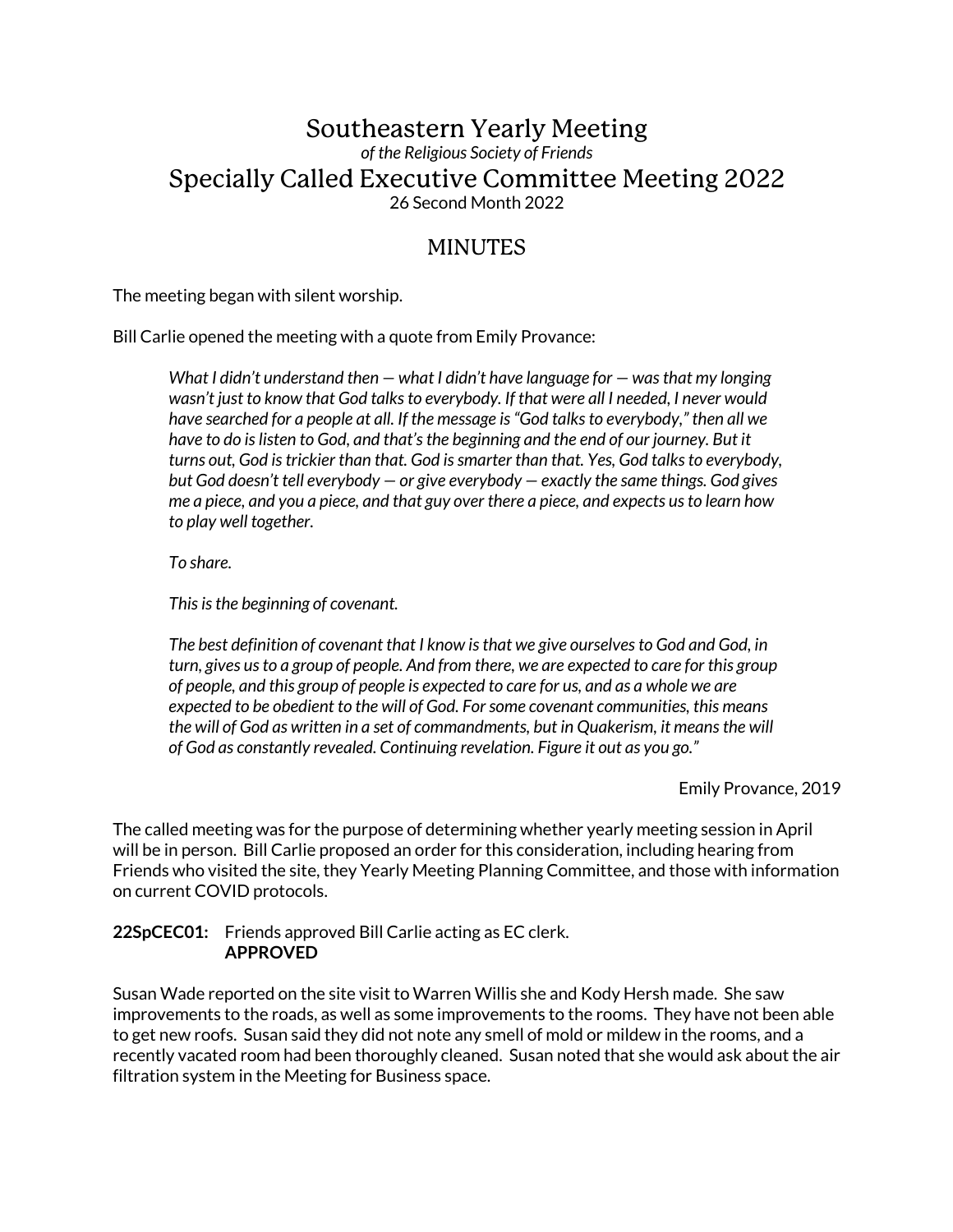The camp doesn't have any equipment for live streaming but does have adequate internet access if we bring equipment.

Vicki Carlie and Andrea Hoskins affirmed that the camp has had groups in there in the past year. The camp requires masks indoors for staff and guests. There are plans to have larger spaces for workshops so that Friends can socially distance, as well as tables outdoors of the dining hall for eating. At this time there is no other group scheduled for our weekend.

The Gathering Committee had discussed the idea of a hybrid meeting and decided that there are not enough technical volunteers to achieve a completely hybrid meeting. Kody describes some of the challenges of a completely hybrid meeting.

Friends discussed the financial implications of holding the annual gathering in person or not. We currently have a \$20,000 deposit with Warren Willis, which has been rolled forward from 2020. EC Friends expressed their feelings about meeting in person in April. Friends are concerned for children and families. Friends want the experience of being together. Friends are also concerned for those who will not be able to participate in person.

**22SpCEC02:** Executive Committee approves holding the 2022 sessions of the annual gathering in person at the Warren Willis Center (formerly The Life Enrichment Center) April 13-17, 2022. Friends who register for the in person gathering will assume responsibility for any risks related to health. **APPROVED**

Jack Bradin asked to be recorded as standing aside.

**22SpCEC03:** Executive Committee requests that arrangements be made for Friends unable to attend to participate in Meetings for Business as well the Walton Lecture, workshops, and committee meetings, as possible and practicable. This request is for adult events and is dependent on the availability and willingness of Friends outside of the Gathering Committee to do the work and to be available for technical support. Bill Carlie, Joel Cook, Brian Humphries, and Liz Dykes volunteered to help with remote participation. **APPROVED**

The meeting closed with silence.

Respectfully submitted, Liz Dykes, Recording Secretary